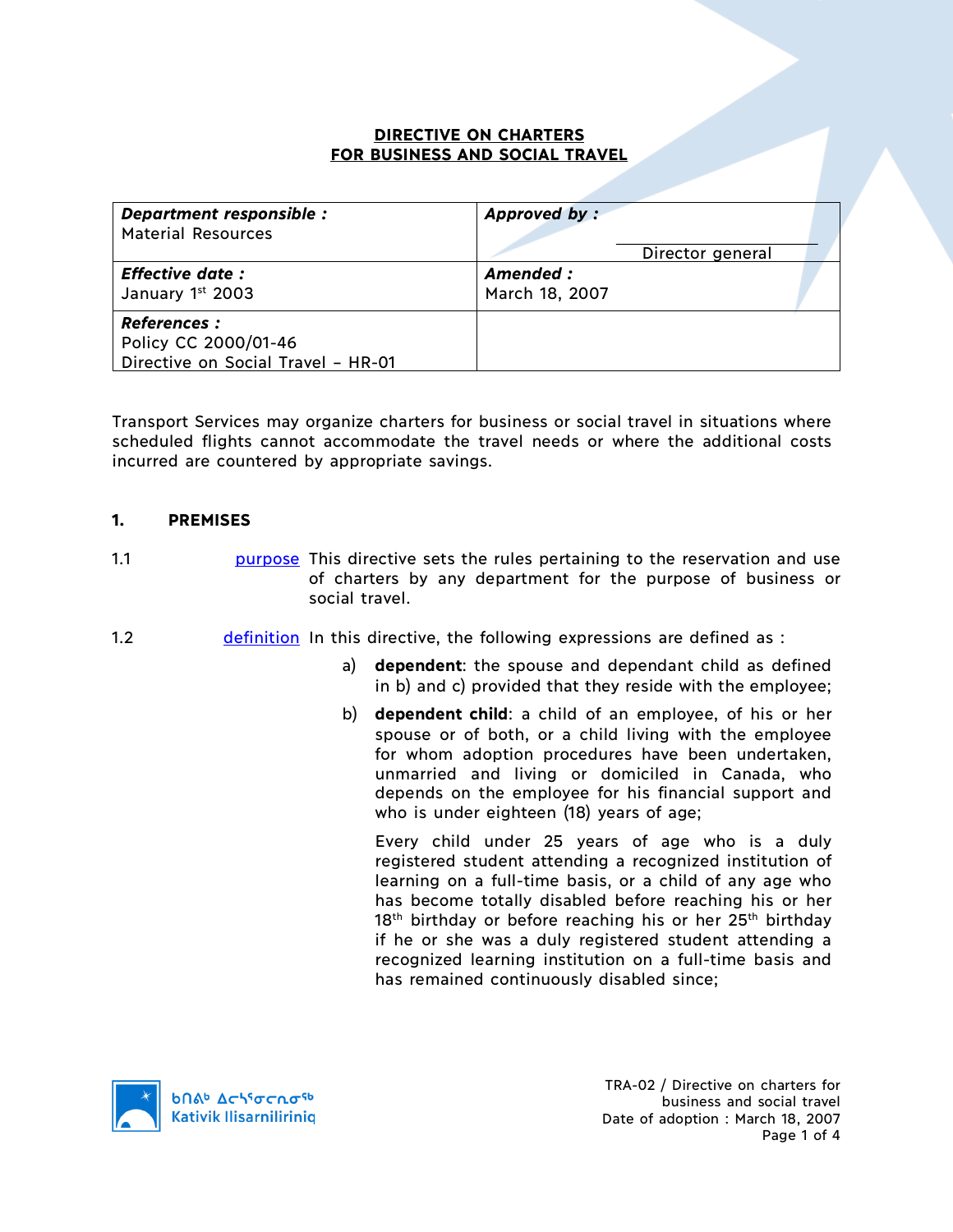- c) **spouse**: either of two persons who,
	- i. are married or joined in civil union and cohabiting;
	- ii. being of opposite sex or the same sex, are living together in a conjugal relationship and are the father and mother of the same child;
	- iii. are of opposite sex or the same sex and have been living together in a conjugal relationship for at least one (1) year;

it being specified that the dissolution of the marriage by divorce or annulment or the dissolution of the civil union as provided for by law as well as any de facto separation for more than three months in the case of persons living together in a conjugal relationship shall mean the loss of spousal status.

#### **2. GENERAL PRINCIPLES**

- 2.1 use of charters Transport Services may organize charters for :
	- a) business travel of employees or persons having a contract with the Board;
	- b) social travel of employees and their dependent(s);

when scheduled flights cannot accommodate the travel needs or when the additional costs are countered by appropriate savings in working time and travel expenses, or when a charter may be a lesser expense than regular flights.

- 2.2 **promotion of All travel arrangements should strive to call on the services of** the Nunavik Inuit transportation companies based in Nunavik, whenever economy possible and should it be cost comparable, so as to promote the Nunavik economy. Transport Services requests quotations from airlines in the following order:
	- a) Air Inuit
	- b) Air Nunavut
	- c) Atai Air
	- d) Avionair
	- e) Propair

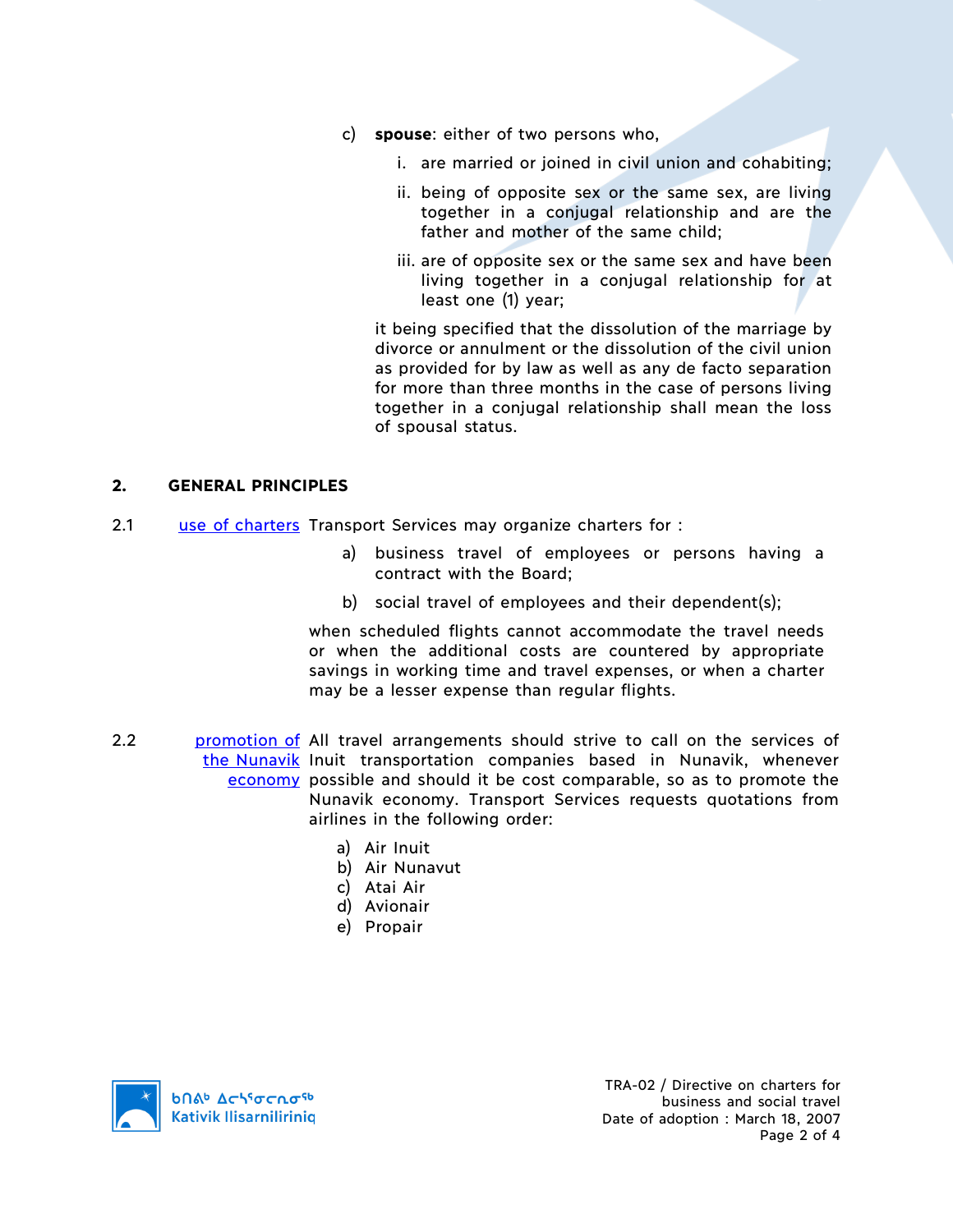- 2.3 attribution of Vacant seats available on business charters may be allocated to vacant seats the following persons :
	- a) Kativik Ilisarniliriniq (KI) employees who would not otherwise be entitled to annual social trips for the same destination;
	- b) Commissioners of the Board;
	- c) Education committee members;
	- d) any other person with the approval of the Director-General.

Vacant seats on charters for social trip are available to the same persons but the latter have to share the cost of the charter prorated on the number of passengers.

- 2.4 teacher When vacant seats are available, the person traveling on a charter training to attend a training session for more than 12 days, may be entitled to take 2 dependents under 18 years of age when it is impossible to have childcare in their home community. In such a case, the cost of travel for the dependents is to be determined by Training and Research.
- 2.5 cancellation A seat attributed by virtue of article 2.3 or 2.4 may be cancelled at any time if KI requires a seat for any other reason.
- 2.6 condition No person may travel on a charter unless his name, and the to travel organization he is traveling for, if any, appear on the flight manifest.
- 2.7 transportation KI has no responsibility and will not assume any expenses incurred of pets for the transportation of pets and will not make any arrangements to that effect. The current practice is to exclude all pets from charter services.

Travelers are asked to organize separate flight arrangements for their pets.

2.8 arrangements Should the airline company accept to transport a pet on a charter when additional room is available and not required, KI may charge the traveler the equivalent cost for pet transportation on a regular flight.